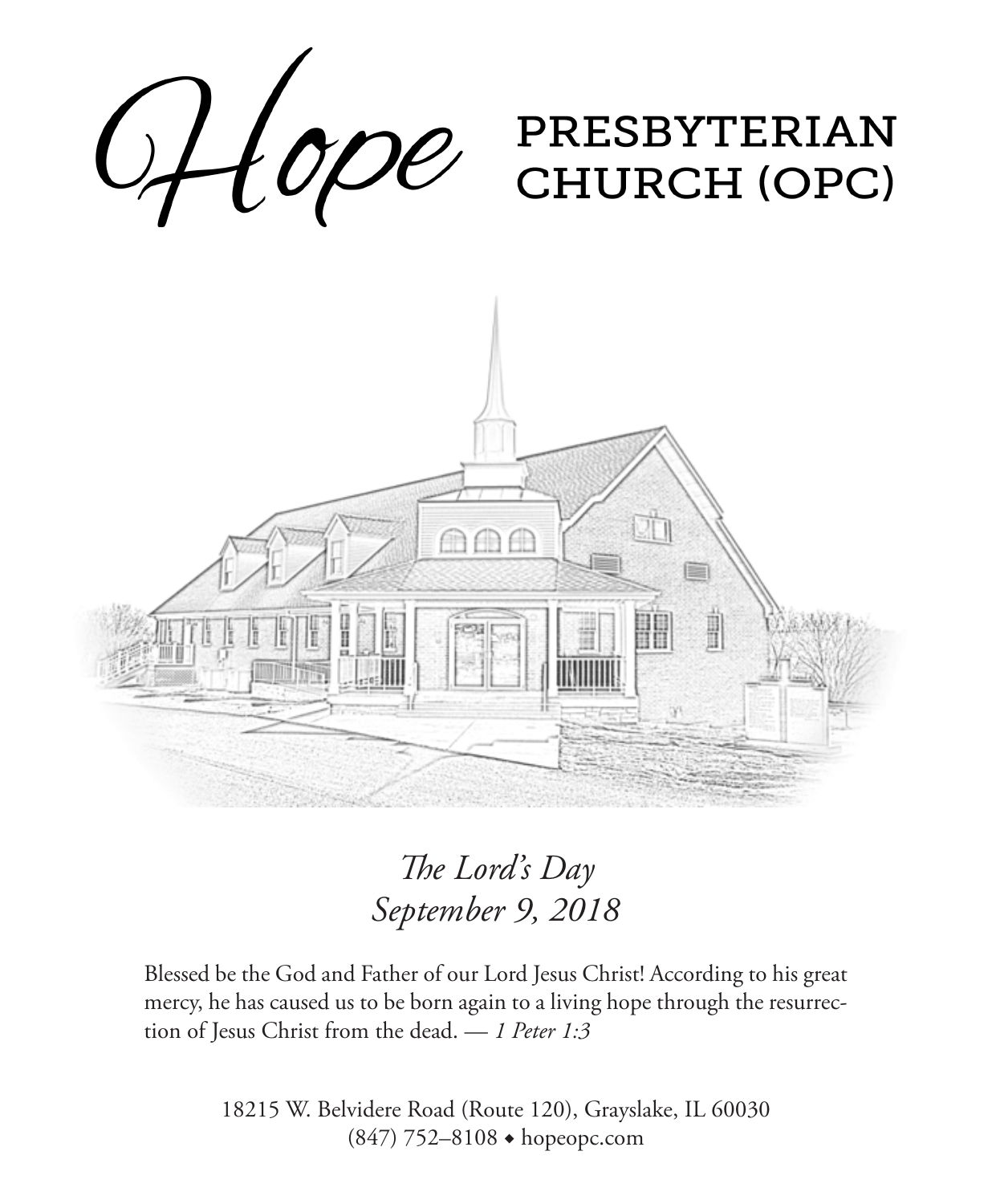#### *\* Please stand*

## *Morning Worship Service – 9:30am*

For everyone who has been born of God overcomes the world. And this is the victory that has overcome the world—our faith. — *1 John 5:4*

*Quiet Meditation in Preparation for Worship*

### **God Greets and Calls Us To Worship**

Apostolic Salutation

## **\*We Respond to God's Call** *(please respond in the bold print)*

| People: | The stone that the builders rejected has become the cornerstone.                             |
|---------|----------------------------------------------------------------------------------------------|
| Leader: | I thank you that you have answered me and have become my salvation.                          |
| People: | This is the gate of the LORD; the righteous shall enter through it.                          |
|         | to the LORD.                                                                                 |
|         | Leader: Open to me the gates of righteousness, that I may enter through them and give thanks |

| *Hymn of Praise | Lord, with Glowing Heart I'd Praise Thee | #80 |
|-----------------|------------------------------------------|-----|
|                 |                                          |     |

\*Invocation

\*Doxology #731

*Praise God from whom all blessings flow; praise him, all creatures here below; praise him above, ye heav'nly host: Praise Father, Son, and Holy Ghost. Amen.*

### **We Confess Our Sins**

Reading of God's Law *The Ten Commandments and Two Great Commandments*

Prayer of Confession

\*Assurance of Pardon Titus 3:4–7

Call to Worship Psalm 118:27a, 29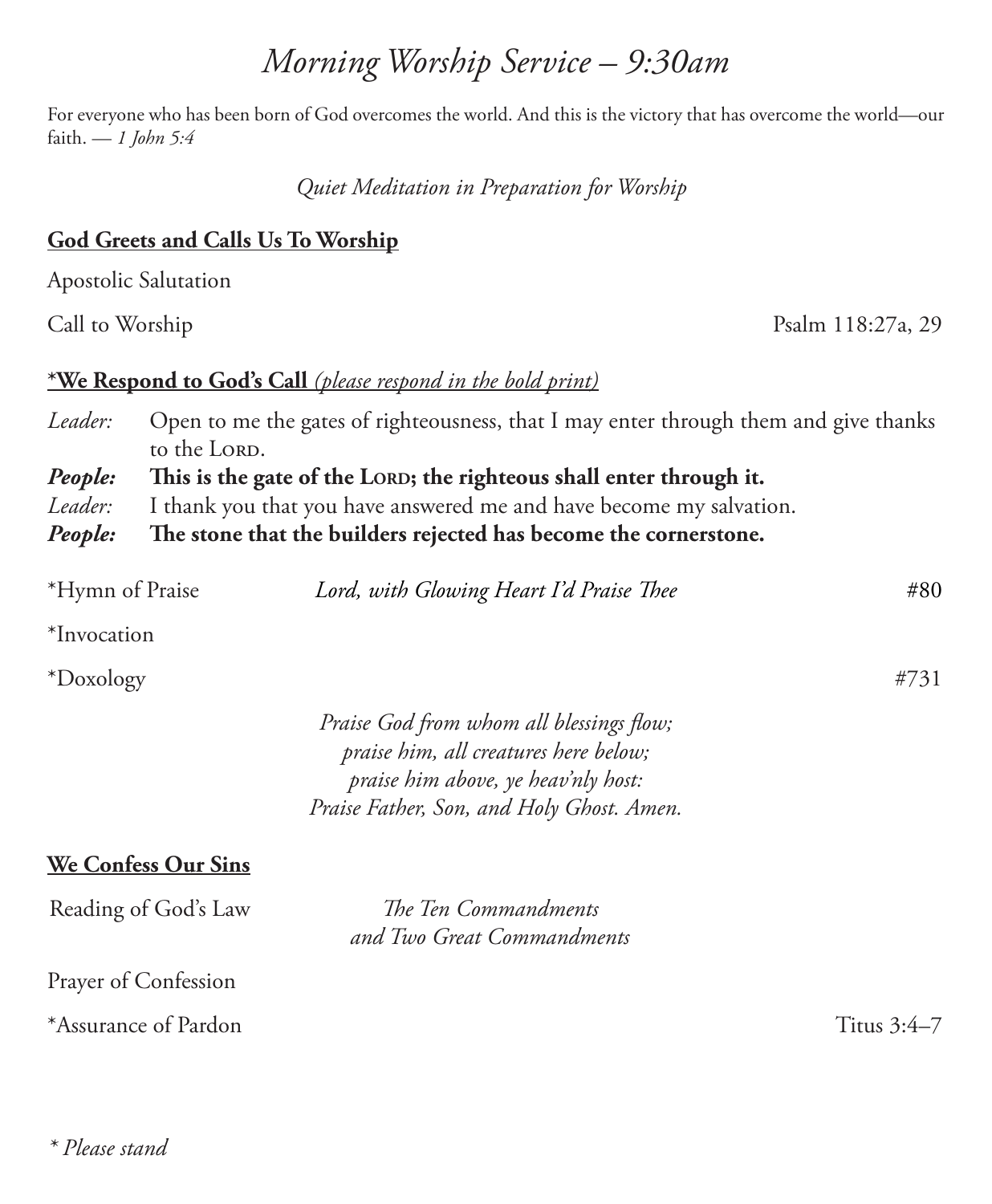## *Morning Worship Service – 9:30am*

#### **God Speaks to Us from His Word**

| *Hymn of Preparation  | Who Trusts in God, a Strong Abode | #668                          |
|-----------------------|-----------------------------------|-------------------------------|
| Old Testament Reading | Provided Bible, p. 3–5            | Genesis 4:1-7; 5:21-24; 6:1-8 |
| New Testament Reading | Provided Bible, p. 1007           | Hebrews 11:1-7                |
| Sermon                | $Bv$ Faith                        | Hebrews $11:1-7$              |
| *Hymn of Thanksgiving | We Rest on Thee                   | #449                          |

Congregational Prayer and Lord's Prayer

Our Father, which art in heaven, hallowed be thy name; thy kingdom come; thy will be done, in earth as it is in heaven. Give us this day our daily bread. And forgive us our debts, as we forgive our debtors. And lead us not into temptation; but deliver us from evil. For thine is the kingdom, and the power, and the glory for ever. Amen.

**Offering** 

| *Closing Hymn | 'Tis So Sweet to Trust in Jesus | #679 |
|---------------|---------------------------------|------|
|---------------|---------------------------------|------|

#### **God Blesses Us**

\*Benediction